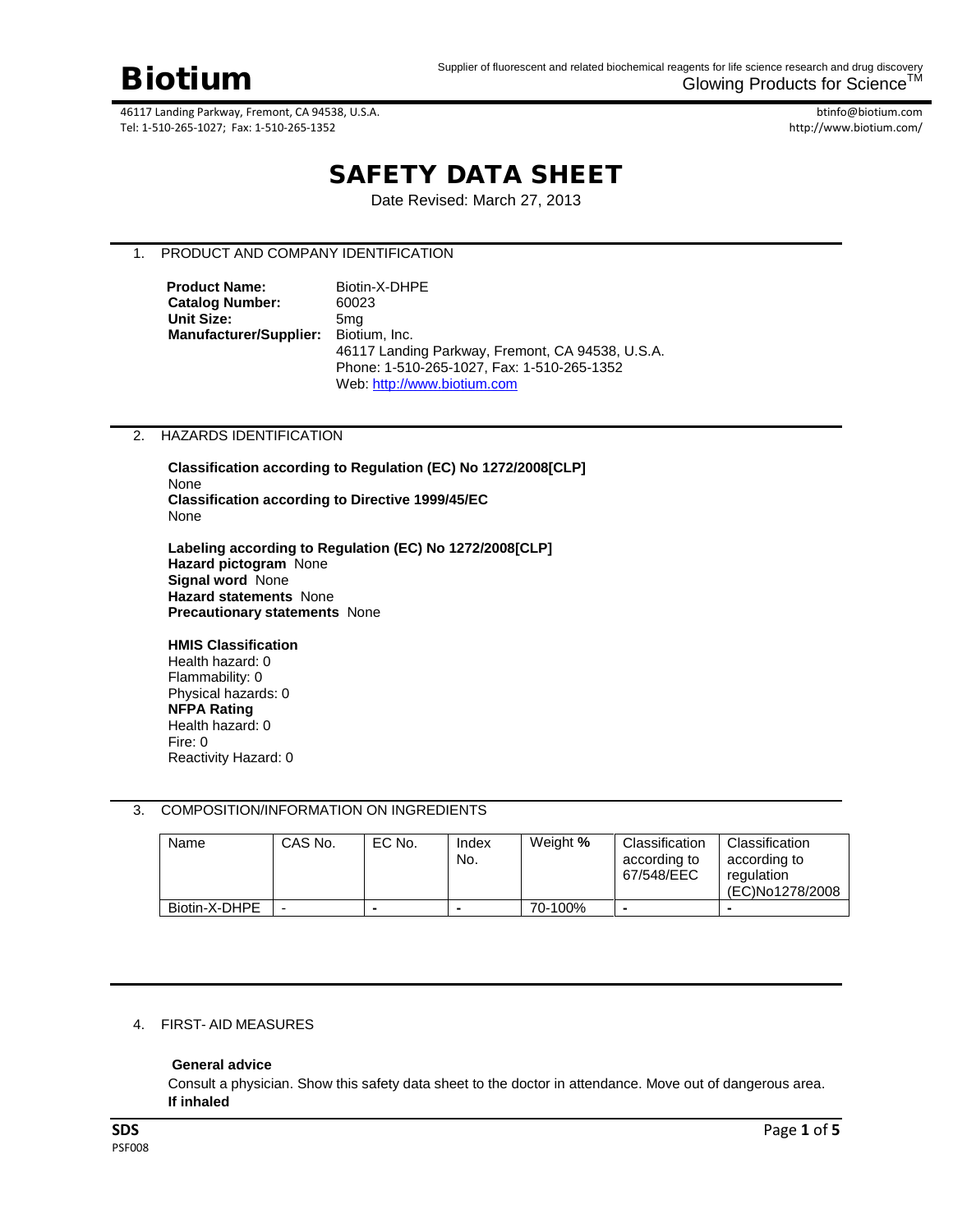btinfo@biotium.com http://www.biotium.com/

If breathed in, move person into fresh air. If not breathing, give artificial respiration. Consult a physician. **In case of skin contact**

Wash off with soap and plenty of water. Consult a physician.

**In case of eye contact**

Flush eyes with water as a precaution.

# **If swallowed**

Do NOT induce vomiting. Never give anything by mouth to an unconscious person. Rinse mouth with water. Consult a physician.

# 5. FIREFIGHTING MEASURES

# **Suitable extinguishing media**

Carbon dioxide, dry chemical extinguishers, foam extinguishers or water. **Special protective equipment for firefighters** Wear self contained breathing apparatus for firefighting if necessary.

# 6. ACCIDENTAL RELEASE MEASURES

# **Personal precautions**

Avoid breathing vapors, mist or gas. Remove all sources of ignition. **Environmental precautions** Prevent further leakage or spillage if safe to do so. Do not let product enter drains. **Methods and materials for containment and cleaning up** Contain spillage. Soak up spilled substance with inert absorbent material. Keep in suitable, closed containers for disposal.

# 7. HANDLING AND STORAGE

# **Precautions for safe handling**

Avoid inhalation of vapor or mist. Avoid direct contact with substance. **Conditions for safe storage** Keep container tightly closed in a dry and well-ventilated place. Store at  $-20^{\circ}$ C in a tight container.

# 8. EXPOSURE CONTROLS/PERSONAL PROTECTION

# **Components with workplace control parameters**

Substance Biotin-X-DHPE<br>CAS no. None CAS no. Control parameter No information available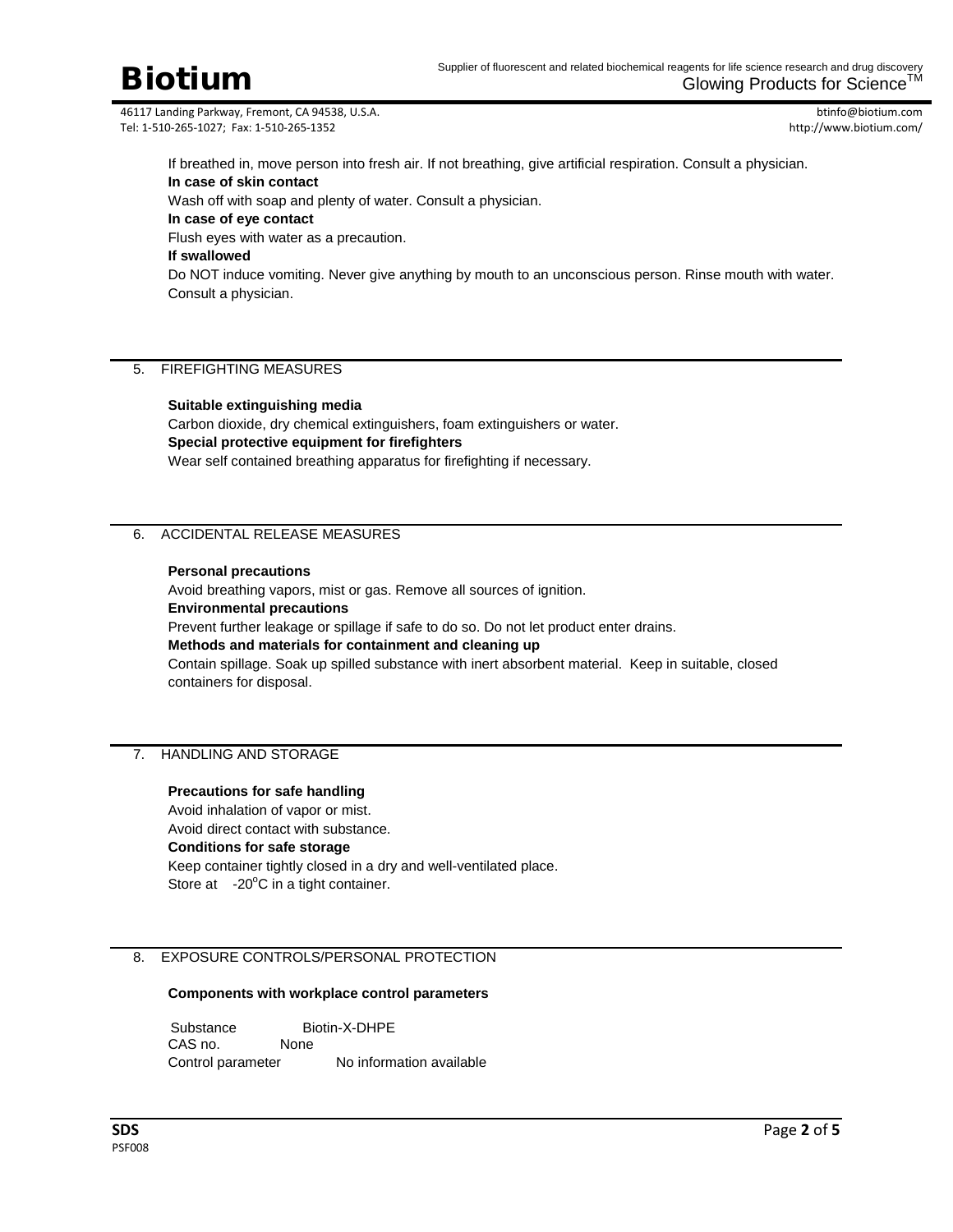

btinfo@biotium.com http://www.biotium.com/

# **Personal protective equipment**

# **Hand protection**

Handle with gloves. Gloves must be inspected prior to use. Use proper glove removal technique (without touching glove's outer surface) to avoid skin contact with this product. Dispose of contaminated gloves after use in accordance with applicable laws and good laboratory practices. Wash and dry hands.

#### **Respiratory protection**

Use respirators and components tested and approved under appropriate government standards such as NIOSH (US) or CEN (EU).

# **Eye protection**

Safety glasses with side-shields conforming to EN166 Use equipment for eye protection tested and approved under appropriate government standards such as NIOSH (US) or EN 166(EU).

# **Hygiene measures**

Handle in accordance with good industrial hygiene and safety practice. Wash hands before breaks and at the end of workday.

# 9. PHYSICAL AND CHEMICAL PROPERTIES

| <b>Chemical Name</b>                  | Biotin-X-DHPE            |  |  |
|---------------------------------------|--------------------------|--|--|
| Appearance                            | Solid                    |  |  |
| Odor                                  | No information available |  |  |
| Odor threshold                        | No information available |  |  |
| рH                                    | No information available |  |  |
| Melting point/freezing point          | No information available |  |  |
| Boiling point                         | No information available |  |  |
| Flash point                           | No information available |  |  |
| Evaporate rate                        | No information available |  |  |
| Flammability                          | No information available |  |  |
| <b>Explosive limits</b>               | No information available |  |  |
| Vapor pressure                        | No information available |  |  |
| Vapor density                         | No information available |  |  |
| Relative density                      | No information available |  |  |
| Solubility                            | No information available |  |  |
| Partition coefficient:n-octanol/water | No information available |  |  |
| Auto-ignition temperature             | No information available |  |  |
| Decomposition temperature             | No information available |  |  |
| Viscosity                             | No information available |  |  |
| <b>Explosive properties</b>           | No information available |  |  |
| Oxidising properties                  | No information available |  |  |

# 10. STABILITY AND REACTIVITY

**Chemical stability** Stable under recommended storage conditions. **Possibility of hazardous reactions** No data available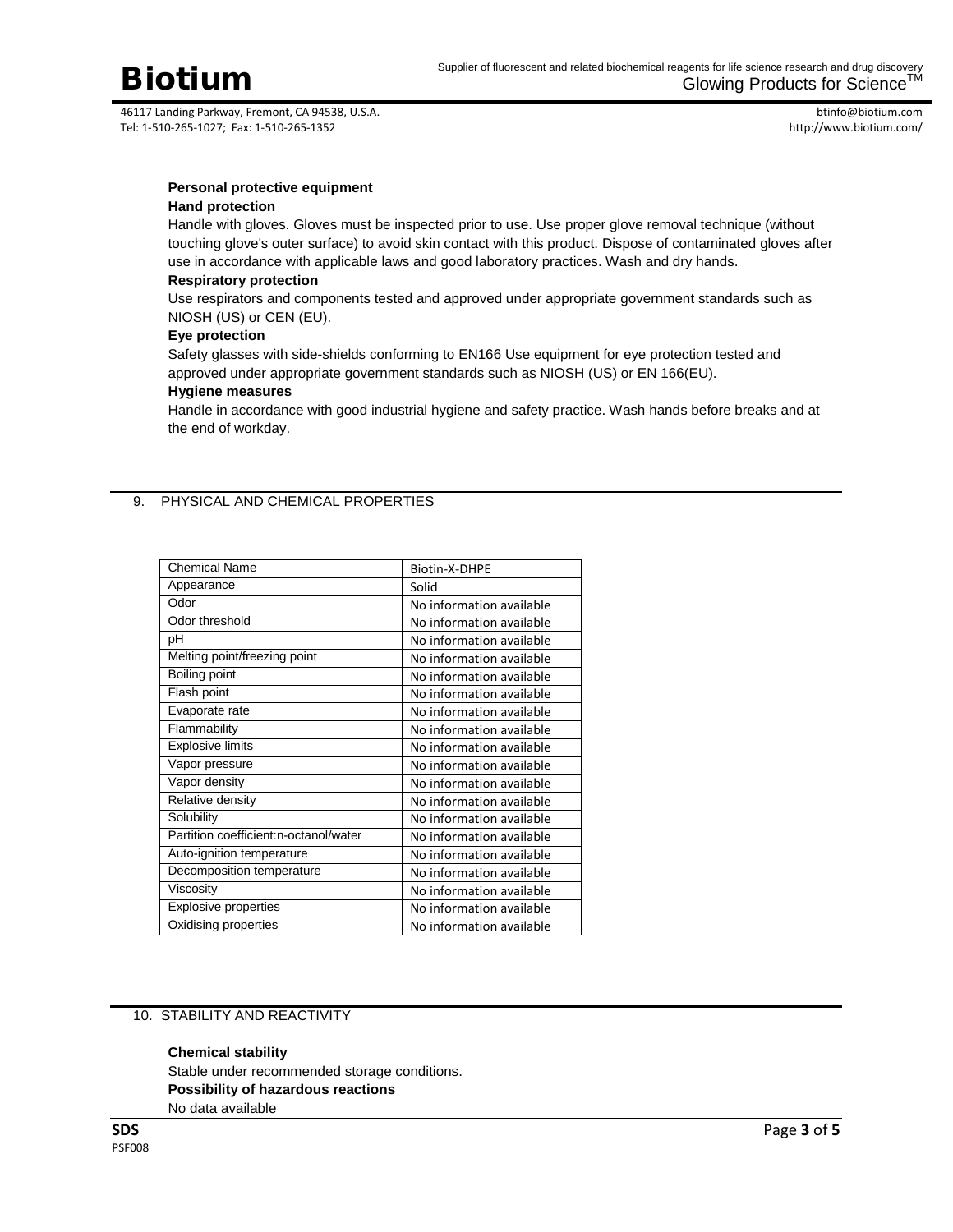btinfo@biotium.com http://www.biotium.com/

#### **Conditions to avoid**

Heat, flames and sparks. **Materials to avoid** No data available **Hazardous decomposition products**

Hazardous decomposition products formed under fire conditions. - Carbon oxides Other decomposition products - no data available

# 11. TOXICOLOGICAL INFORMATION

**Acute toxicity Oral LD50** None **Inhalation LC50** None **Dermal LD50** None **Other information on acute toxicity** no data available **Skin corrosion/irritation** no data available **Serious eye damage/eye irritation**no data available **Respiratory or skin sensitization** no data available **Germ cell mutagenicity** no data available **Carcinogenicity** IARC: No component of this product present at levels greater than or equal to 0.1% is identified as probable, possible or confirmed human carcinogen by IARC. ACGIH: No component of this product present at levels greater than or equal to 0.1% is identified as a carcinogen or potential carcinogen by ACGIH. NTP: No component of this product present at levels greater than or equal to 0.1% is identified as a known or anticipated carcinogen by NTP. OSHA: No component of this product present at levels greater than or equal to 0.1% is identified as a carcinogen or potential carcinogen by OSHA. **Reproductive toxicity** no data available **Specific target organ toxicity - single exposure (Globally Harmonized System)** no data available **Specific target organ toxicity - repeated exposure (Globally Harmonized System)** no data available **Aspiration hazard** no data available **Potential health effects** Inhalation May be harmful if inhaled. May cause respiratory tract irritation. Ingestion May be harmful if swallowed. Skin May be harmful if absorbed through skin. May cause skin irritation. Eyes May cause eye irritation. **Additional Information** RTECS: None

# 12. ECOLOGICAL INFORMATION

**Toxicity** no information available **Persistence and degradability** no information available **Biodegradation** no information available